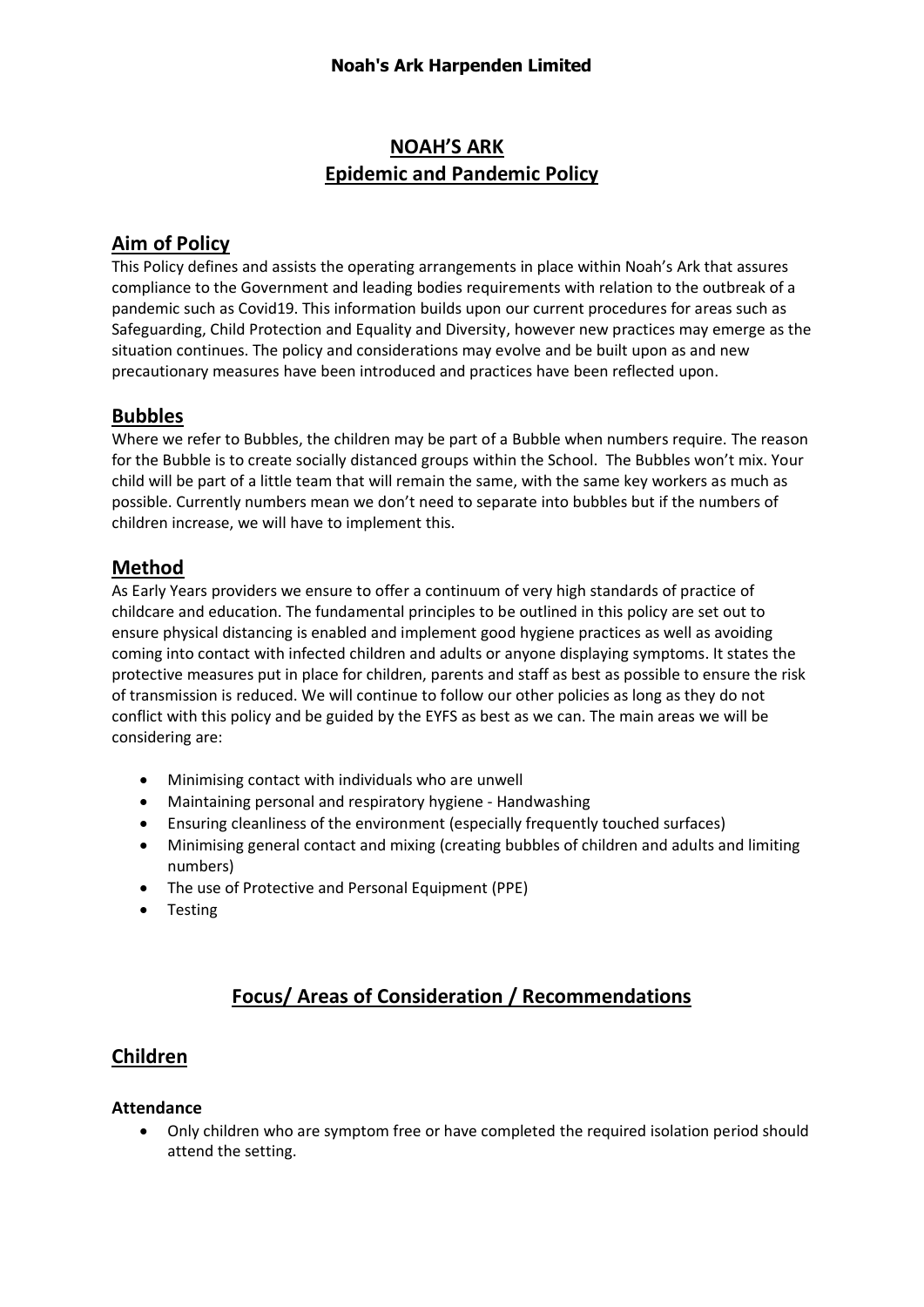- Providers may consider taking temperatures of children on arrival and risk assessing with health questionnaires for returning children.
- Extremely vulnerable children should continue to shield under government advice
- Families who attend at least two settings should choose only one for the remainder of the term to ensure their 'bubble' remains small.

### **Physical Distancing/grouping**

- Children may be organised into small groups this will also involve the outdoor area. Wherever possible these small groups or 'bubbles' should not mix during the day as best as possible. This is to minimise contact with others and mixing. Staff may exercise their own judgement during the day for the high standards of safety for all children.
- Children in small groups should have the same staff team caring for them wherever possible to limit the amount of people coming into contact with each other.
- Smaller amounts of children in the whole setting will be preferable. This can be achieved by:
	- o A temporary cap on the amount of children in the setting at anyone time.
	- $\circ$  Temporarily limiting funded hours to only 15 hours per child, ensuring all children have access to some school time.
	- o Grouping children to certain days, such as in groups of children moving to next school, this would help with transitions.
	- $\circ$  Prioritising children such as those who are vulnerable, those with special educational needs, those from households where both parents work esp keyworker parents (or work full time)
	- $\circ$  The take up on places may be small so there may be no need to change children's hours.
- Care routines including snack, nappy changing and toileting should be within the space allocated to each 'bubble' wherever possible.
- The use of communal internal spaces should be restricted as much as possible and outdoor spaces should be utilised as much as possible and used by 'bubbles' in different areas during the day.
- Sunscreen should be applied by the parents / carers before the child arrives at school. T shirts covering shoulders and leggings would be preferable to minimise how much top up of sunscreen the school staff will do.

### **Wellbeing and education**

- Children should be supported in age appropriate ways to understand the steps they can take to keep themselves safe including regular hand washing, coughing into an elbow, using a tissue and adopting a catch it, kill it, bin it regime.
- Children should be supported to understand the changes and challenges they may be encountering as a result of Covid-19 and staff need to ensure they are aware of children's attachments and their need for emotional support at this time.
- EYFS framework will continue to be delivered through play and adult led activities.
- At snack time and lunch time tables will be limited to a number of children and tables will be spaced apart.
- Pre- School only Packed lunches are to be brought in and placed on the lunch trolley as usual. Parents are asked to provide easy to open pots for their child and cut up grapes, tomatoes, etc as usual so as to make the lunch session as simple as possible for the child.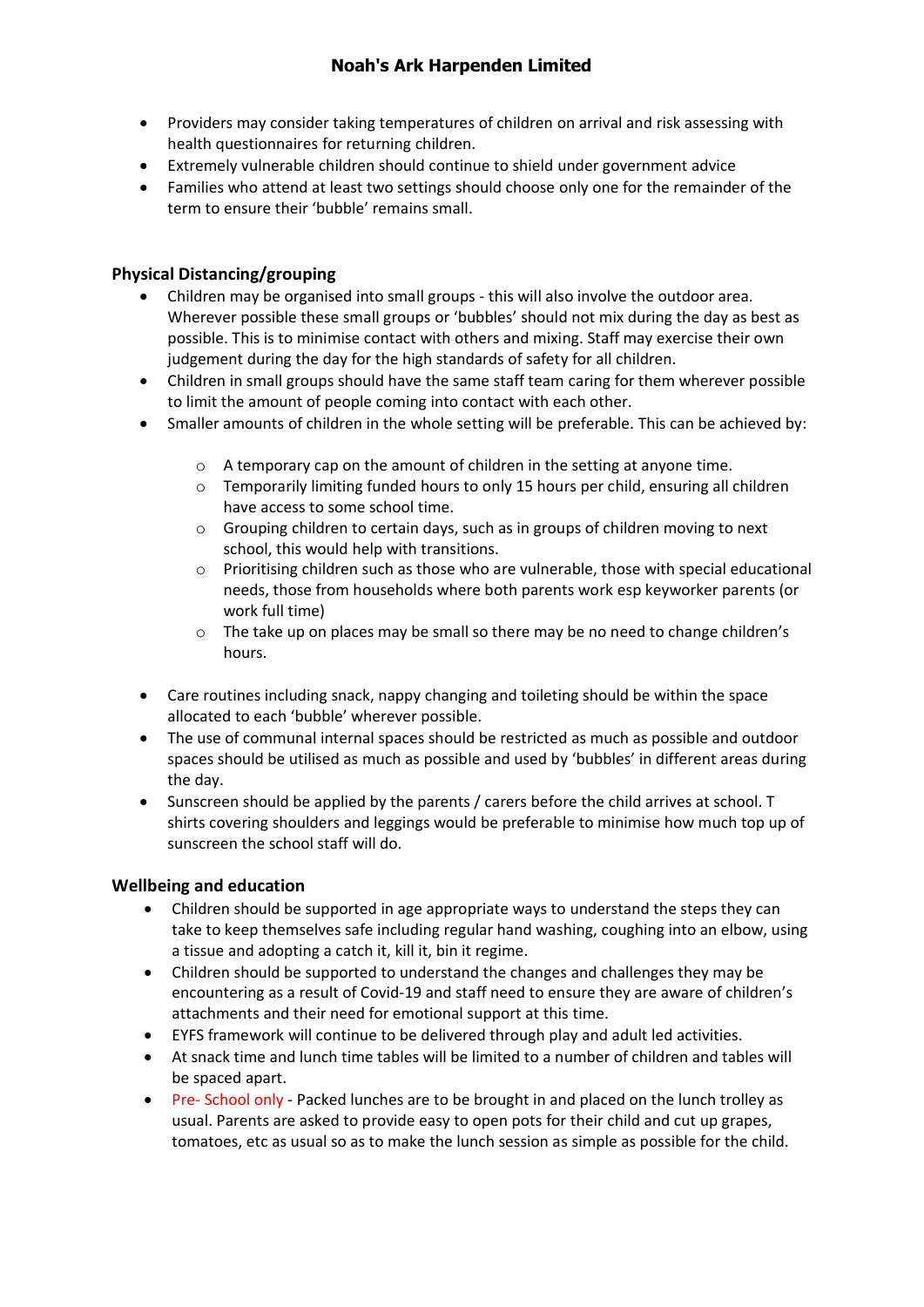# **Staff**

### **Attendance**

- Staff should only attend school if they are symptom free, have completed the required isolation period or achieved a negative test result if applicable. All staff and their household are eligible for testing if they display symptoms.
- Providers will be taking the temperature of all staff on arrival and risk assessing with regular health questionnaires for all staff.
- Consideration should be given to limiting the number of staff in the school at any one time to only those required to care for the expected occupancy levels on any given day
- Staff hours, days they work and length of day may change in order to meet childcare demands and considerations within this policy.
- Jan 2021 Staff asked to complete lateral flow testing twice weekly.

### **Physical distancing/ grouping /safety**

- Staff to be informed of measures in place and sign a disclaimer to state they have read and understood the Noah's Ark COVID 19 school policies and procedures.
- Staff are expected to adhere to the rules of the Tier they live in.
- Wherever possible and where applicable staff should remain with the small group of children, the 'bubble' of children who they are allocated to and not come into contact with other groups.
- Emergency revisions to the EYFS may have been implemented which provides some flexibility on ratios and qualifications to make this feasible.
- Staff have been advised by the government not to wear PPE such as facemasks during their day, but if they feel safer wearing PPE then they may make the personal decision to do so. They should continue to wear PPE at the usual times such as intimate care and wear disposable gloves and apron if completing one to one care and if supporting an ill child a face mask and visor should also be worn if a 2 meter distance cannot be maintained.
- After dealing with an ill child who displayed symptoms, the staff member should continue to wear PPE and clean the affected area with disinfectant.
- All PPE should be removed and disposed of following current government guidelines, the staff member should wash their hands for at least 20 seconds.
- The staff member who supported the unwell child does not need to go home unless they are developing symptoms themselves.
- Social distancing must be maintained during breaks. This will be achieved through a range of strategies including the staggering of breaks and subdivision of spaces allocated to team breaks where possible.
- Staff may be required to supervise areas including the outdoors to minimise their contact with surfaces etc. This includes potentially working from one particular table if table top toys are available. Staff will be responsible to ensure appropriate cleaning takes place and enough ventilation is in the room such as opening windows. If doors are open for outside play, ensure the safety of the children is maintained.
- Only 2 members of staff in the kitchen at a time.
- Staff members should avoid physical contact with each other including handshakes, hugs etc.
- Staff to wear fresh, clean clothes for each session.
- Advise staff to remove their work clothes before they enter their home and take a shower immediately to remove any germs they may have picked up.

#### **Training**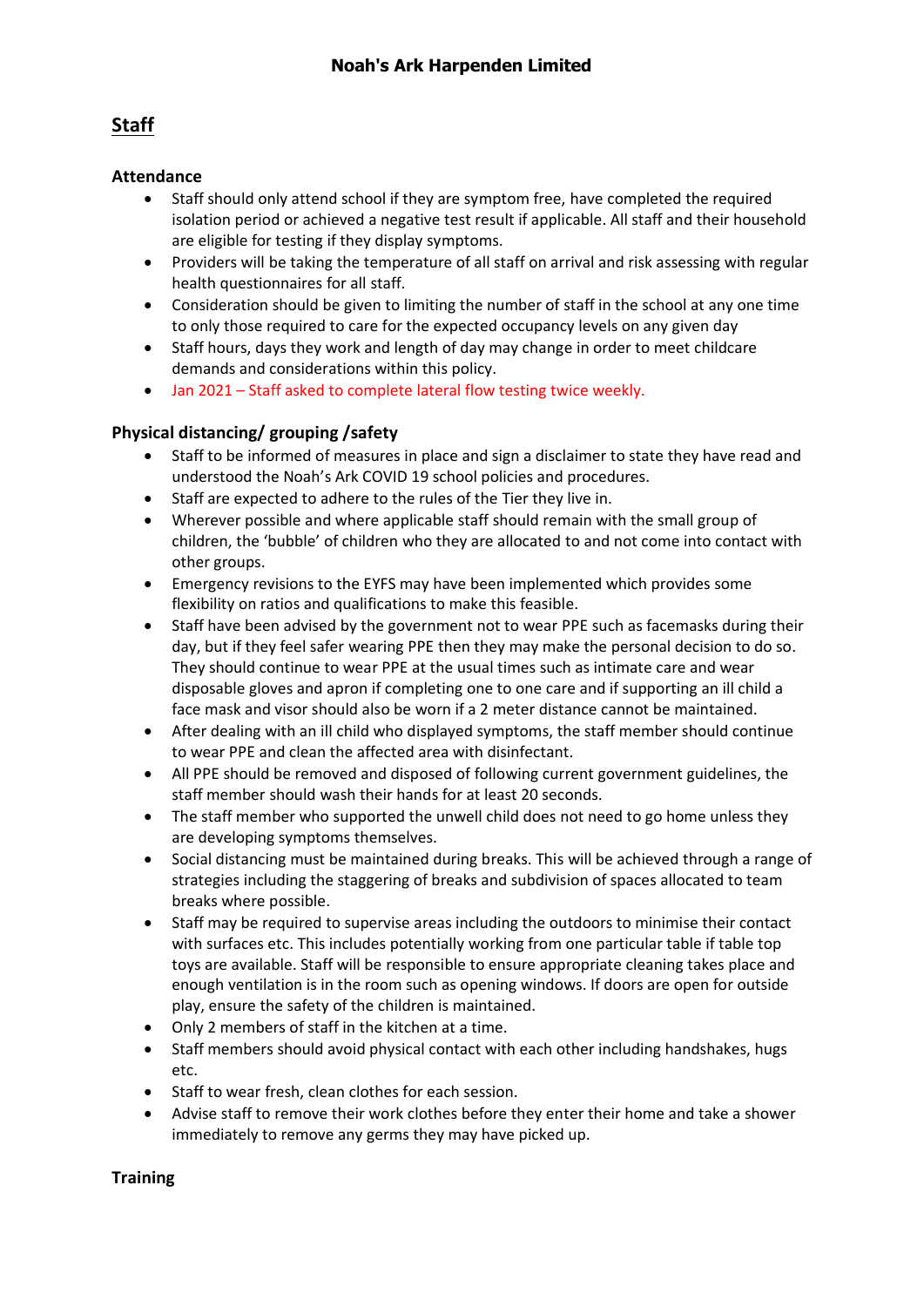- Where possible, meetings and training sessions should be conducted through virtual conferencing.
- All staff members must receive appropriate instruction and training in infection control and the standard operating procedure and risk assessments within which they will be operating.
- Online training may be available to allow their training levels to be maintained if appropriate.

# **Parents**

### **Physical distancing**

- Only parents who are symptom free and or have completed the required isolation periods will be able to drop off or collect their child.
- Families to be issued with staggered times to drop off/collect. Social distancing to be adhered to at all times.
- Parents and carers who bring their child/children on foot or via public transport will be asked to observe a one-way system, entering down the long path from the car park and exciting through the gate. Pre-school only
- Aim to minimise the 'pinch points' during the day and limit drop off and pick up to one parent per family.
- Where parents are waiting to collect their child, social distancing must be observed at all times.
- Consider allowing a parent to enter the school for the purpose of a settling in session if needed, if not doing so would cause a child distress, this could take place in the outdoor environment. The provider should consider measures to minimise contact between the parent and other children and staff members.
- If the child is too distressed perhaps a delayed start to their school entry may be preferred or half hour settling in sessions without their parent.
- January 2021 parents asked to wear a mask at drop off and pick up and advised that staff may do the same due to the new strain of Covid-19 being more contagious.

#### **Communications**

- Parents should receive clear communication regarding the role they play in the safe operating procedure and all measures being taken to ensure the safety of their children and themselves.
- Parents should inform school of their circumstances and if they plan to keep their child away, this helps school to conform to our Safeguarding Policy.
- Staff will sign out a child when they are collected.
- If a child has an accident, a staff member will inform the Parent on collection and sign on their behalf to acknowledge the accident.

# **Visitors**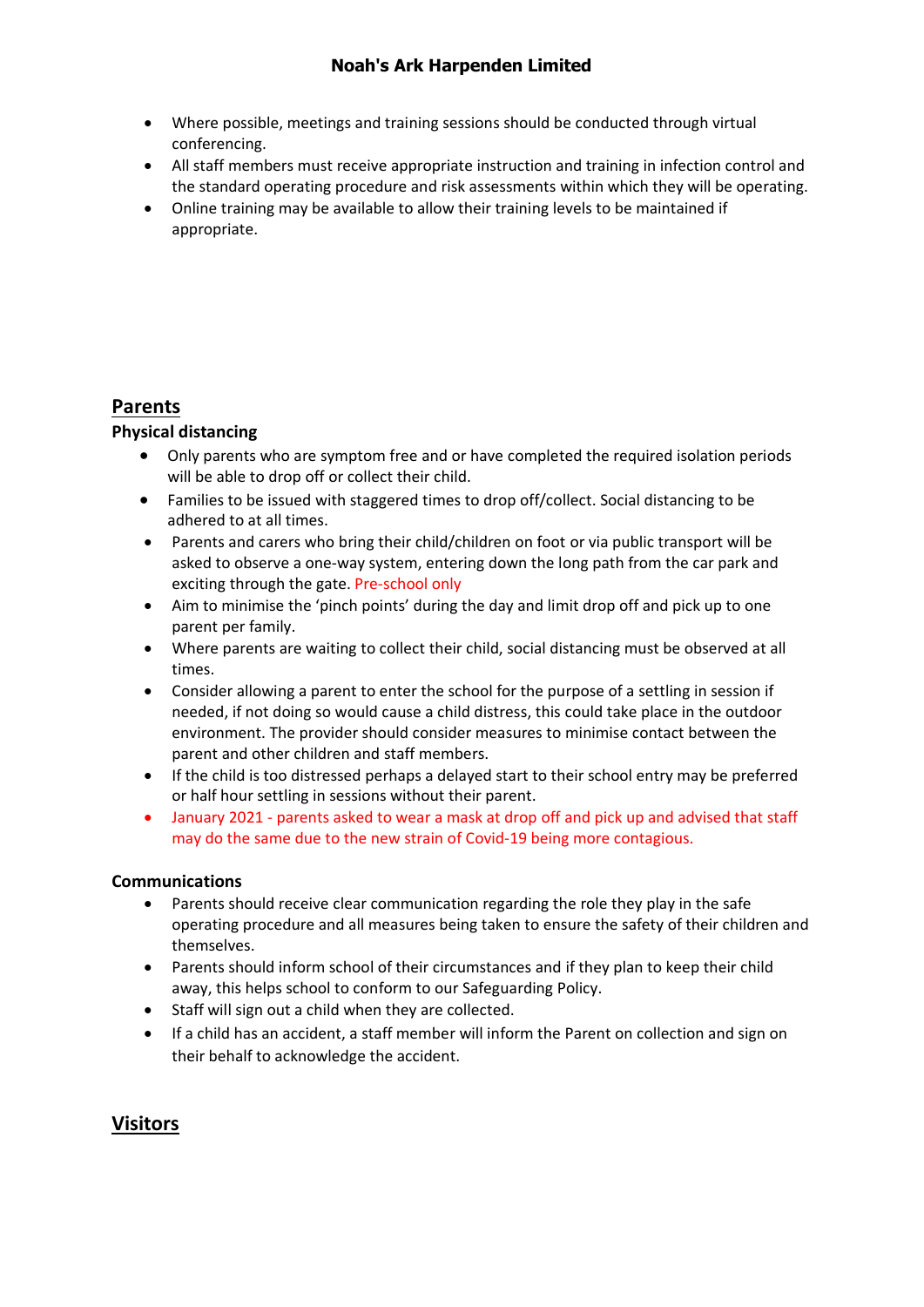- Attendance to the setting should be restricted to only children and staff as far as practically possible and visitors should not be permitted to the school unless essential (e.g. essential building maintenance).
- Where essential visits are required these should be made outside of the usual school operational hours where possible.
- As far as possible parents and carers should not enter the premises.

# **Travel**

- Wherever possible staff and parents should travel to school alone, using their own transport or if possible, walk.
- If public transport is necessary, current guidance on the use of public transport must be followed.
- Parents should be encouraged to ensure they do not leave travel accessories including buggies, car seats, scooters in the setting premises or grounds.
- Planned outings and group events will not currently take place.

# **Hygiene and Health & Safety**

### **Hand Washing**

- All children and staff must wash their hands upon arrival at Noah's Ark for at least 20 seconds.
- Children and staff members should be encouraged to wash their hands frequently, this includes before and after eating food, after visiting the toilet or playing outdoors, after sneezing, blowing their nose or coughing into their hand and dealing with unwell people.
- Bodily fluid spills should follow the correct procedures as normal.

### **Cleaning**

- An enhanced cleaning schedule must be implemented that includes furniture, surfaces, children's toys and equipment and all staff are responsible in their area of work.
- Communal area, touch points and hand washing facilities must be cleaned and sanitised regularly during sessions and cleaned thoroughly every day after the session.
- A deep clean may be needed after a child has become ill.

### **Waste disposal**

- All waste must be disposed of in a hygienic and safe manner following government guidelines.
- Tissues must be immediately disposed of and placed in a bin with a bag, lid and foot pedal. Bins will be regularly emptied.
- Bodily fluids must be double bagged and disposed of in a bin with a bag, lid and foot pedal.

#### **Laundry**

• All items within the setting requiring laundering must be washed in line with NHS laundry guidelines.

#### **Risk assessment**

• The setting and all activity should be risk assessed before opening or going ahead to address the risks from the virus and due consideration given to any adaptations to usual practice. Sensible measures should be put in place and policies and procedures followed.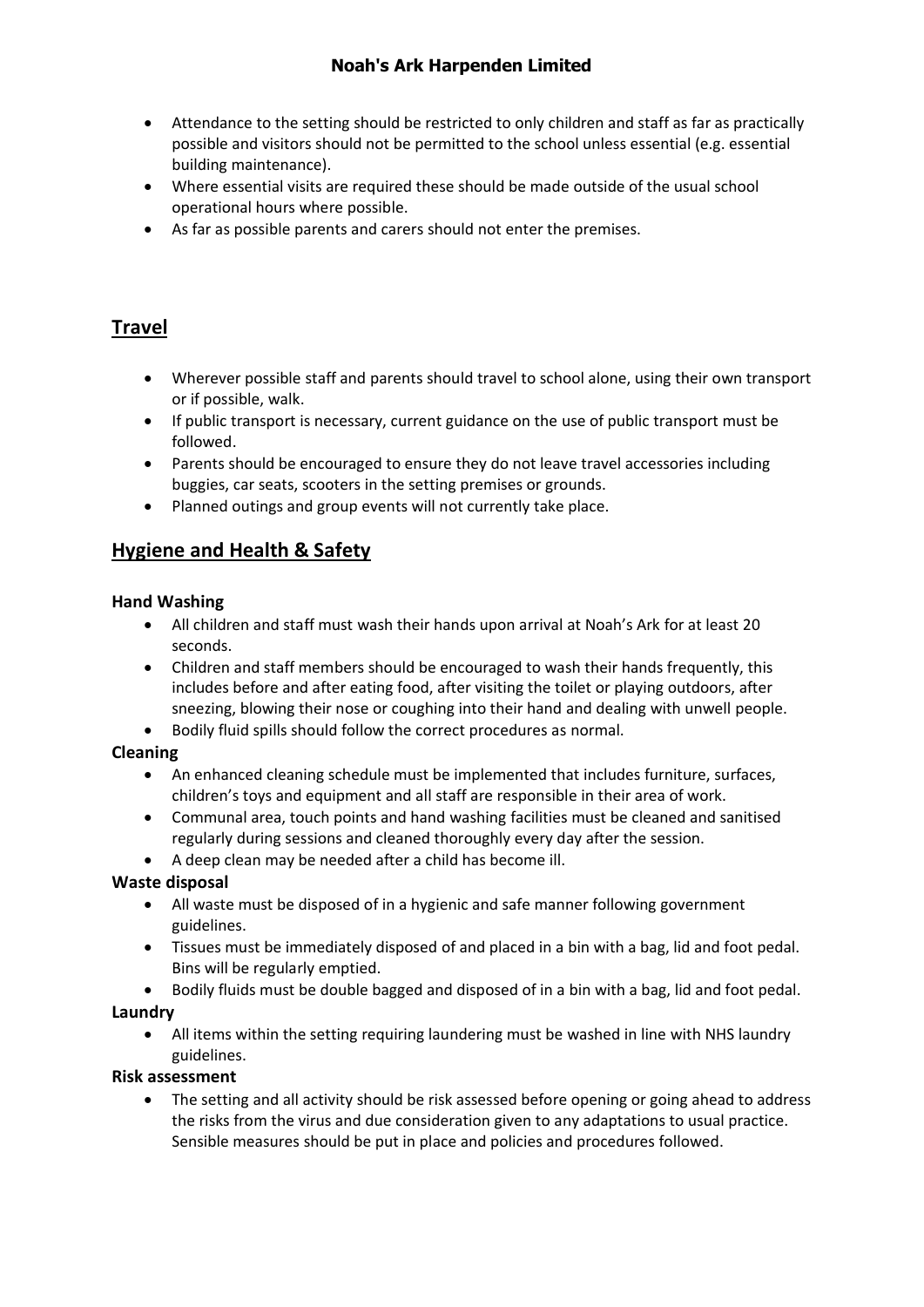- It is expected that would include, but not be limited, to the suspension of learning experiences involving materials which are not easily washable such as malleable materials (play dough, clay).
- Cut down on the available resources out in the school.
- Remove anything which cannot be easily wiped down or washed at the end of the day.

#### **PPE**

- Government guidance is that PPE is not required for general use in Early Years settings to protect against COVID- 19 transmission.
- Staff who are concerned or who have underlying health concerns, especially with the new strain of Covid-19 may choose to wear PPE.
- PPE should continue to be worn and disposed of as normal for nappy changing, one to one care and the administration of first aid.
- If a child shows symptoms, staff should wear a face mask, visor, disposable gloves and apron if a 2-meter distance cannot be maintained at all times. PPE should be disposed of following government guidelines

#### **Premises**

- Where premises have been temporarily closed during the lockdown period or where they may need to temporarily close during future lockdowns, appropriate Health & Safety checks should be conducted prior to reopening including legionnaires checks.
- Keep windows open where possible to ensure good levels of ventilation. If doors are opened ensure the children safety is maintained with securely shut gates.

#### **Resources**

- Children should not be permitted to bring items from home into the setting unless absolutely essential for their wellbeing. Anything that is brought in from home should remain in the child's bag on their peg.
- All resources required for play and learning experiences of children should be regularly washed and/or sterilized. Any resources which are difficult to clean should be removed.
- Equipment used by staff such as stationary, tablets etc. should be allocated to individual staff members where possible and cleaned regularly.
- There will be no children's library at this time.

#### **Supplies Procurement & monitoring**

- The school should ensure an adequate supply of essential supplies and contingency plans such as additional suppliers are in place to minimise the impact of any shortages of supplies.
- The school will not be able to operate without essential supplies required for ensuring infection control.
- A monitoring system for the usage of PPE is essential to ensure that a supply of stock is available to all who require it as and when required to meet the operational needs of the setting. When stocks are low, other options may be considered, such as the use of washable tabards and facemasks. These items will be washed at a high temperature in accordance with relevant guidelines and separate to any other school washing.
- In case the supply of food is interrupted, procedures must be implemented to ensure the appropriate food alternatives are sourced and normal food safety and hygiene processes are followed.

#### **Responding to a suspected case**

• In the event of a child developing suspected coronavirus symptoms whilst attending the setting, they should be collected as soon as possible and isolate at home in line with the current NHS and testing guidance.